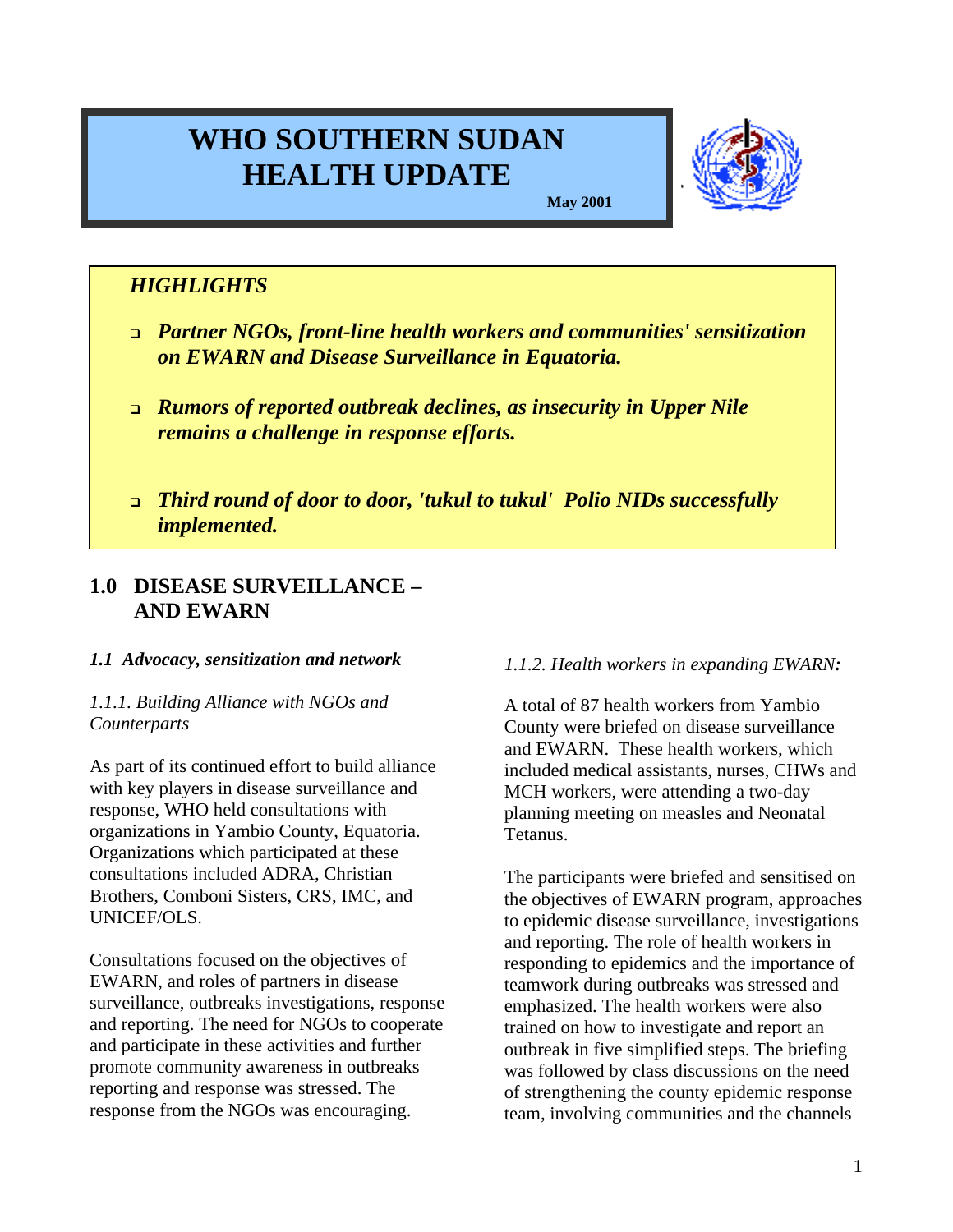of communications with County Health Departments and WHO.

#### *1.2 Community response encouraging*

- $\checkmark$  The community has been vigilant in epidemic surveillance and has been more selective in what to report as an outbreak.
- $\checkmark$  Community training participants expressed that their communities value and appreciate the EWARN community training activities.
- $\checkmark$  Participants identified the need to conduct refresher courses and simplified reference materials.

These observations will help us to further strengthen on-going community-based disease surveillance and response activities.

### *1.3 Outbreaks verification and response*

In May 2001 a total of three rumors of outbreaks were followed up. In one of the locations, it was verified that there was no outbreak.

In Wudier, (Upper Nile), further follow-up was difficult due to insecurity. However, a team made a brief visit to the area and provided drugs, ORS and response supplies (Table 1).

| Disease/Syndrome    | <b>Location and</b>    | <b>Report source and</b> | Reported cases, deaths, and     |
|---------------------|------------------------|--------------------------|---------------------------------|
|                     | Date of onset          | Date of update           | actions taken                   |
| <b>Acute Watery</b> | Wudier, Beih, UNL      | <b>RASS</b>              | 65 cases, 5 deaths reported     |
| Diarrhoea           |                        | MSF-H                    |                                 |
|                     | 25/04/01               |                          | Drugs, ORS, and Supplies        |
|                     |                        | 14/05/01                 | <b>Health Education</b>         |
|                     |                        |                          | Case management                 |
|                     |                        |                          | Insecurity affected response    |
| Food Poisoning      | Yambio County, Bangasu | PHCU local staff         | Sudden death among one          |
|                     | Payam, EQA             |                          | family (3 children and parents) |
|                     |                        |                          | within three days.              |
|                     |                        |                          |                                 |
| 18/05/01            | 12/05/01               | 30/05/01                 | Sudden onset of sore throat,    |
|                     |                        |                          | fever, difficulty to swallow    |
|                     |                        |                          | among an earlier healthy        |
|                     |                        |                          | family. No history of bleeding. |
|                     |                        |                          |                                 |
|                     |                        |                          | On two weeks monitoring; no     |
|                     |                        |                          | other similar cases were        |
|                     |                        |                          | observed in the village.        |

#### **Table 1. Outbreak/rumors verification summary**